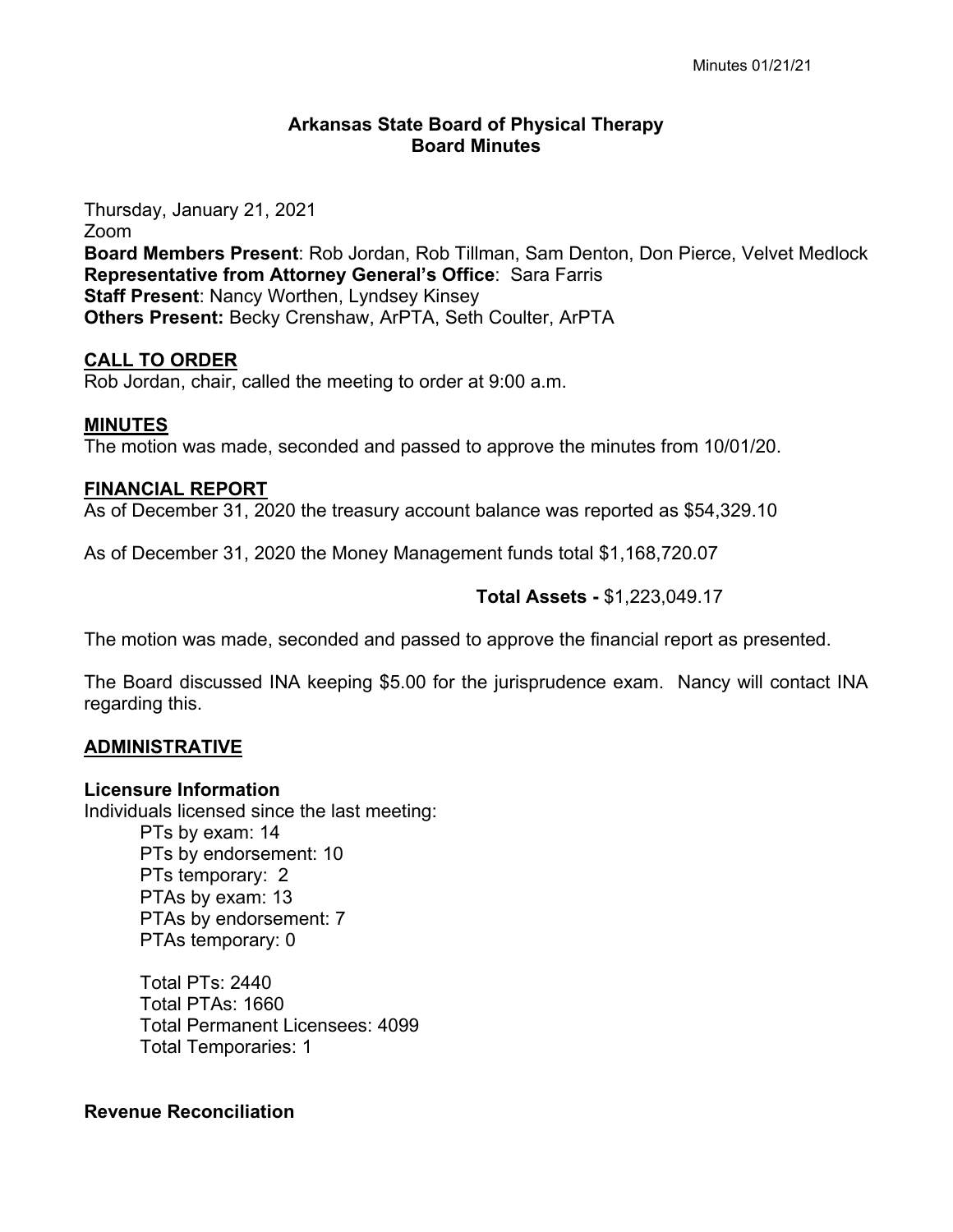The Board reviewed the revenue reconciliations for October, November and December. The motion was made, seconded and passed to accept the revenue reconciliation reports as presented.

### **NEW BUSINESS**

### **Rob Jordan CE Email**

The Board discussed continuing education and waiving the 50% rule regarding online continuing education under the Governor's executive order. The motion was made, seconded and passed to waive the 50% rule.

#### **Rehab Net Request**

A letter was received from Becky Crenshaw regarding the passing of APTA AR Lobbyist Bill Phillips. She is requesting financial assistance from the PT Board for a PT scholarship in Bill Phillips' name. Matt Gilmore and Sara Farris advised that this would require a change in the law and the Board also has to consider that fees are being reduced. The Board determined further research is needed and the Board does not want to open the Practice Act at this time. Sara Farris will research what would need to be changed in the Practice Act and Nancy will research other agencies that have scholarships.

#### **Sara Wilhite Inquiry**

A letter was received from Sara Wilhite asking if an aide can be in the home assisting a patient while the PT is giving instruction by teletherapy. The Board discussed this and expressed concerns about patient care and violation of the Practice Act. The Board is not approving this for now but will let Ms. Wilhite know she is welcome to discuss this with the Board at a future meeting. Nancy and Sara will draft a letter and send to Rob Jordan for approval.

### **Pre-application Background Check – Kyle Anderson**

The Board discussed the pre-application background waiver. This waiver was included in Act 990 of 2019. Future applicants can petition to see if their criminal history would keep them from being licensed. The motion was made, seconded and passed to allow the Board attorney and executive director to make decisions regarding criminal background waivers and inform the board at board meetings.

Kyle Anderson has a history of drug offenses and his crimes would not preclude him from receiving a license. He has been off probation for five years. His waiver is approved.

### **Blake Pepper Complaint**

A complaint against Blake Pepper was reviewed at the October, 2020 meeting and a consent order was offered to Mr. Pepper. Mr. Pepper requested a hearing instead of signing the consent order. A hearing will be scheduled in March or April.

### **Devin Dinecola, Colorado PT Board Adverse Action**

An adverse action report was received from FSBPT regarding action against Devin Dinecola by the Colorado Physical Therapy Board. The Board reviewed all information from the Colorado PT Board and Mr. Dinecola. The motion was made, seconded and passed to accept the action Colorado took against Mr. Dinecola's license and no further action will be taken.

### **Craig Sanders Texas Adverse Action**